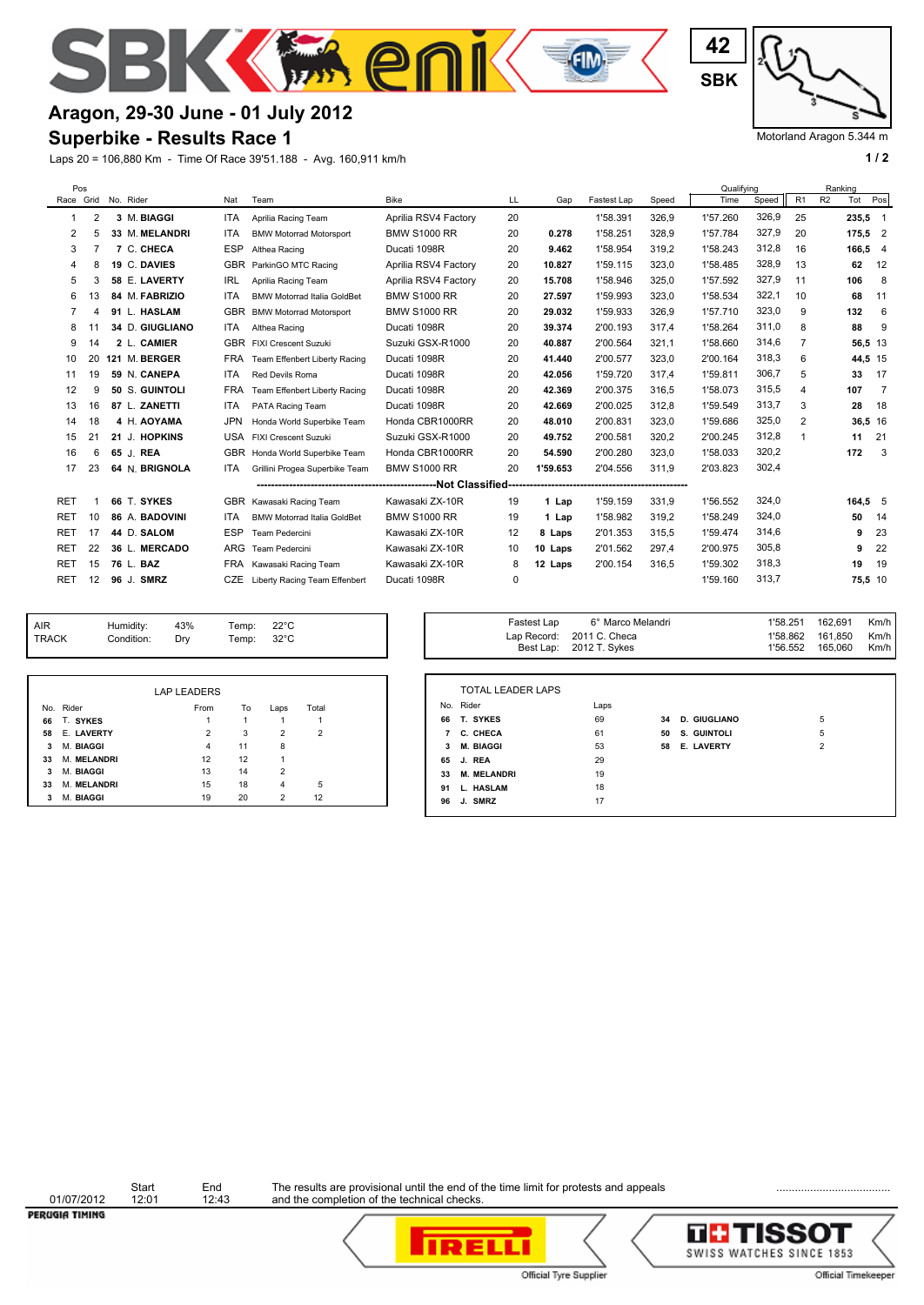



### Motorland Aragon 5.344 m

# **Superbike - Results Race 1 Aragon, 29-30 June - 01 July 2012**

Laps 20 = 106,880 Km - Time Of Race 39'51.188 - Avg. 160,911 km/h **2 / 2**

RACE HIGHLIGHTS

| 11.57 |             | Warm-up Lap Start            |
|-------|-------------|------------------------------|
| 12.01 |             | Start                        |
| 12.01 | 96 Smrz     | Crashed                      |
| 12.01 | 65 Rea      | Crashed - Rider OK           |
| 12.02 | 65 Rea      | Re-joined                    |
| 12.02 |             | No Jump Start                |
| 12.02 | 96 Smrz     | <b>Medical Center</b>        |
| 12.11 | 44 Salom    | <b>Entered Pits</b>          |
| 12.18 | 76 Baz      | <b>Entered Pits</b>          |
| 12.23 | 36 Mercado  | Crashed - Rider OK - Turn 13 |
| 12.26 | 44 Salom    | <b>Entered Pits</b>          |
| 12.38 | 44 Salom    | <b>Entered Pits</b>          |
| 12.39 | 66 Sykes    | Crashed - Rider OK - Turn 4  |
| 12.39 | 86 Badovini | Crashed - Rider OK - Turn 4  |
| 12.43 |             | End Of Session               |
|       |             |                              |

Start End<br>
01/07/2012 12:01 12:43<br> **PER/LGIATIMING** 

Start End The results are provisional until the end of the time limit for protests and appeals **Endingle Community** and the completion of the technical checks.



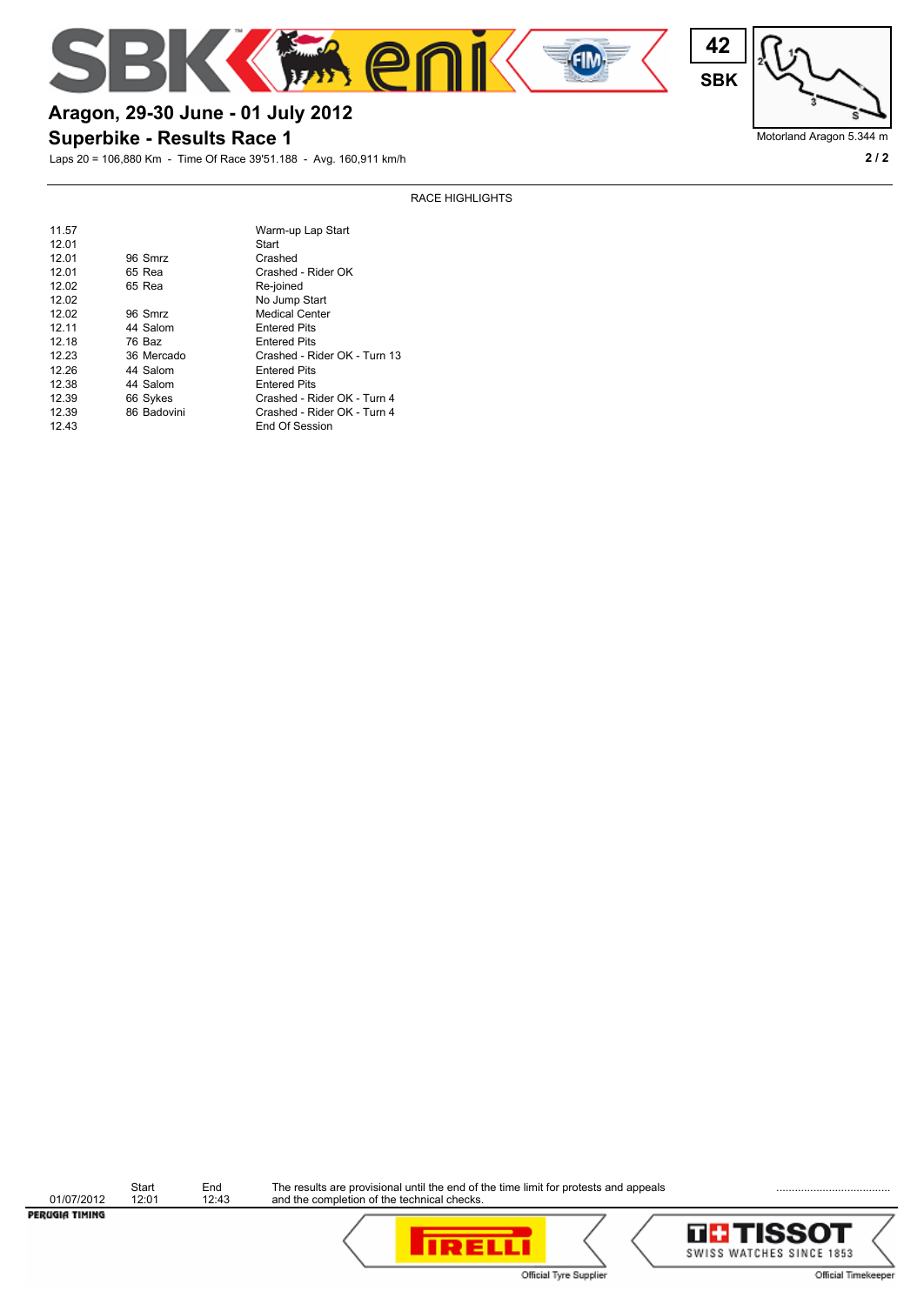

# **Aragon, 29-30 June - 01 July 2012**

#### **Superbike - Results Race 2**

Laps 20 = 106,880 Km - Time Of Race 39'59.200 - Avg. 160,373 km/h **1 / 2 1 / 2** 

**SBK 49**

Motorland Aragon 5.344 m

Km/h Km/h

| Pos        |                |                 |            |                                    |                      |    |          |             |       | Qualifving |            |    |                | Ranking   |                         |
|------------|----------------|-----------------|------------|------------------------------------|----------------------|----|----------|-------------|-------|------------|------------|----|----------------|-----------|-------------------------|
| Race Grid  |                | No. Rider       | Nat        | Team                               | <b>Bike</b>          | LL | Gap      | Fastest Lap | Speed | Time       | Speed   R1 |    | R <sub>2</sub> | Tot       | Pos                     |
|            | 5              | 33 M. MELANDRI  | <b>ITA</b> | <b>BMW Motorrad Motorsport</b>     | <b>BMW S1000 RR</b>  | 20 |          | 1'58.950    | 326.9 | 1'57.784   | 327,9      | 20 | 25             | $200.5$ 2 |                         |
| 2          | 3              | 58 E. LAVERTY   | IRL        | Aprilia Racing Team                | Aprilia RSV4 Factory | 20 | 0.042    | 1'58.969    | 329,9 | 1'57.592   | 327,9      | 11 | 20             | 126       | $\overline{7}$          |
| 3          | 8              | 19 C. DAVIES    | <b>GBR</b> | ParkinGO MTC Racing                | Aprilia RSV4 Factory | 20 | 0.446    | 1'59.186    | 331.9 | 1'58.485   | 328,9      | 13 | 16             | 78        | 10                      |
| 4          | $\overline{2}$ | 3 M. BIAGGI     | <b>ITA</b> | Aprilia Racing Team                | Aprilia RSV4 Factory | 20 | 0.484    | 1'59.068    | 332.9 | 1'57.260   | 326,9      | 25 | 13             | 248.5     | $\overline{\mathbf{1}}$ |
| 5          | 6              | 65 J. REA       | <b>GBR</b> | Honda World Superbike Team         | Honda CBR1000RR      | 20 | 6.611    | 1'59.565    | 323,0 | 1'58.033   | 320,2      |    | 11             | 183       | 3                       |
| 6          | Δ              | 91 L. HASLAM    | <b>GBR</b> | <b>BMW Motorrad Motorsport</b>     | <b>BMW S1000 RR</b>  | 20 | 7.491    | 1'59.343    | 323,0 | 1'57.710   | 323,0      | 9  | 10             | 142       | 6                       |
| 7          |                | 7 C. CHECA      | <b>ESP</b> | Althea Racing                      | Ducati 1098R         | 20 | 9.325    | 1'59.441    | 313.7 | 1'58.243   | 312,8      | 16 | 9              | 175.5 4   |                         |
| 8          |                | 66 T. SYKES     | <b>GBR</b> | Kawasaki Racing Team               | Kawasaki ZX-10R      | 20 | 10.444   | 1'59.345    | 325,9 | 1'56.552   | 324.0      |    | 8              | 172,55    |                         |
| 9          | 10             | 86 A. BADOVINI  | <b>ITA</b> | <b>BMW Motorrad Italia GoldBet</b> | <b>BMW S1000 RR</b>  | 20 | 10.828   | 1'59.659    | 316.5 | 1'58.249   | 324,0      |    |                | 57        | 13                      |
| 10         | 11             | 34 D. GIUGLIANO | <b>ITA</b> | Althea Racing                      | Ducati 1098R         | 20 | 10.925   | 1'59.505    | 320,2 | 1'58.264   | 311,0      | 8  | 6              | 94        | 9                       |
| 11         | 13             | 84 M. FABRIZIO  | <b>ITA</b> | <b>BMW Motorrad Italia GoldBet</b> | <b>BMW S1000 RR</b>  | 20 | 21.955   | 2'00.009    | 314.6 | 1'58.534   | 322,1      | 10 | 5              | 73        | 12                      |
| 12         | 20             | 121 M. BERGER   | <b>FRA</b> | Team Effenbert Liberty Racing      | Ducati 1098R         | 20 | 22.046   | 2'00.264    | 321.1 | 2'00.164   | 318,3      | 6  | 4              | 48,5 15   |                         |
| 13         | 9              | 50 S. GUINTOLI  | <b>FRA</b> | Team Effenbert Liberty Racing      | Ducati 1098R         | 20 | 22.486   | 2'00.283    | 322.1 | 1'58.073   | 315,5      | 4  | 3              | 110       | - 8                     |
| 14         | 16             | 87 L. ZANETTI   | <b>ITA</b> | PATA Racing Team                   | Ducati 1098R         | 20 | 42.801   | 2'00.674    | 313,7 | 1'59.549   | 313,7      | 3  | $\overline{2}$ | 30        | 18                      |
| 15         | 18             | 4 H. AOYAMA     | <b>JPN</b> | Honda World Superbike Team         | Honda CBR1000RR      | 20 | 49.144   | 2'00.917    | 320,2 | 1'59.686   | 325,0      | 2  |                | 37,5 16   |                         |
| 16         | 17             | 44 D. SALOM     | <b>ESP</b> | Team Pedercini                     | Kawasaki ZX-10R      | 20 | 50.961   | 2'01.586    | 315,5 | 1'59.474   | 314,6      |    |                | 9         | 23                      |
| 17         | 19             | 59 N. CANEPA    | <b>ITA</b> | Red Devils Roma                    | Ducati 1098R         | 20 | 1'00.863 | 2'01.932    | 310,2 | 1'59.811   | 306,7      | 5  |                | 33        | 17                      |
| 18         | 22             | 36 L. MERCADO   | <b>ARG</b> | Team Pedercini                     | Kawasaki ZX-10R      | 20 | 1'14.149 | 2'01.859    | 303,2 | 2'00.975   | 305,8      |    |                | 9         | 22                      |
| 19         | 23             | 64 N. BRIGNOLA  | <b>ITA</b> | Grillini Progea Superbike Team     | <b>BMW S1000 RR</b>  | 20 | 1'53.388 | 2'04.091    | 319.2 | 2'03.823   | 302,4      |    |                |           |                         |
| 20         | 15             | 76 L. BAZ       | <b>FRA</b> | Kawasaki Racing Team               | Kawasaki ZX-10R      | 19 | 1 Lap    | 2'00.259    | 320,2 | 1'59.302   | 318.3      |    |                | 19        | 19                      |
|            |                |                 |            |                                    |                      |    |          |             |       |            |            |    |                |           |                         |
| <b>RET</b> | 14             | 2 L. CAMIER     | <b>GBR</b> | FIXI Crescent Suzuki               | Suzuki GSX-R1000     | 17 | 3 Laps   | 1'59.996    | 315,5 | 1'58.660   | 314,6      | 7  |                | 56.5 14   |                         |
| <b>RET</b> | 21             | 21 J. HOPKINS   |            | USA FIXI Crescent Suzuki           | Suzuki GSX-R1000     | 3  | 17 Laps  | 2'01.644    | 305.8 | 2'00.245   | 312,8      |    |                | 11        | 21                      |

| <b>AIR</b>   | Humidity:  | 36% | emp: | $25^{\circ}$ C | Fastest Lap              | 3° Marco Melandri                 | 1'58.950            | 161.735            |
|--------------|------------|-----|------|----------------|--------------------------|-----------------------------------|---------------------|--------------------|
| <b>TRACK</b> | Condition: | Drv | emp: | $41^{\circ}$ C | Lap Record:<br>Best Lap: | 2012 M. Melandri<br>2012 T. Svkes | 1'58.25<br>1'56.552 | 162.690<br>165.060 |

|    |                   | <b>LAP LEADERS</b> |    |      |                |  |
|----|-------------------|--------------------|----|------|----------------|--|
|    | No. Rider         | From               | To | Laps | Total          |  |
| 58 | E. LAVERTY        | 1                  | 4  | 4    |                |  |
| 3  | M. BIAGGI         | 5                  | 9  | 5    | 5              |  |
| 58 | <b>E. LAVERTY</b> | 10                 | 14 | 5    |                |  |
| 33 | M. MELANDRI       | 15                 | 15 |      |                |  |
| 58 | E. LAVERTY        | 16                 | 19 | 4    | 13             |  |
| 33 | M. MELANDRI       | 20                 | 20 |      | $\overline{2}$ |  |

|    | <b>TOTAL LEADER LAPS</b> |      |    |                     |    |
|----|--------------------------|------|----|---------------------|----|
|    | No. Rider                | Laps |    |                     |    |
| 66 | T. SYKES                 | 69   | 58 | <b>E. LAVERTY</b>   | 15 |
| 7  | C. CHECA                 | 61   | 34 | <b>D. GIUGLIANO</b> | 5  |
| 3  | <b>M. BIAGGI</b>         | 58   | 50 | S. GUINTOLI         | 5  |
| 65 | J. REA                   | 29   |    |                     |    |
| 33 | <b>M. MELANDRI</b>       | 21   |    |                     |    |
| 91 | L. HASLAM                | 18   |    |                     |    |
| 96 | J. SMRZ                  | 17   |    |                     |    |

Fastest Lap 3° Marco Melandri 1'58.950 161,735 Km/h

Start End<br>
01/07/2012 15:31 16:13<br> **PER/LGIATIMING** 

Start End The results are provisional until the end of the time limit for protests and appeals **Endingle Community** and the completion of the technical checks.





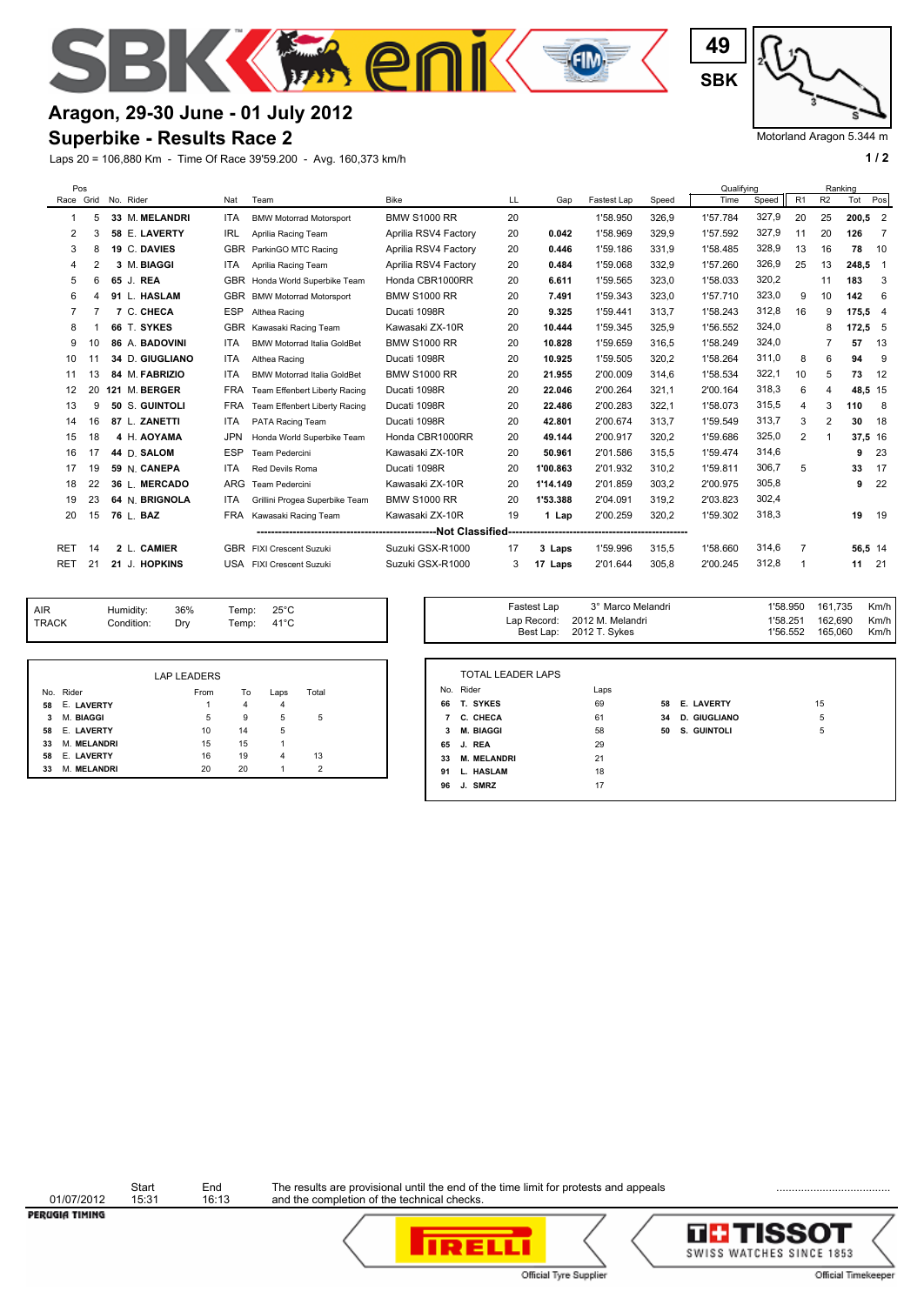



## Motorland Aragon 5.344 m

# **Aragon, 29-30 June - 01 July 2012**

### **Superbike - Results Race 2**

Laps 20 = 106,880 Km - Time Of Race 39'59.200 - Avg. 160,373 km/h **2 / 2**

#### RACE HIGHLIGHTS

| 15.27 |            | Warm-up Lap Start                    |
|-------|------------|--------------------------------------|
| 15.31 |            | Start                                |
| 15.32 |            | No Jump Start                        |
| 15.39 | 21 Hopkins | Technical Problem - Turn 16          |
| 15.51 | 76 Baz     | <b>Entered Pits</b>                  |
| 15.59 |            | KTM EJC Pit Lane will open at: 16.25 |
| 16.06 | 2 Camier   | <b>Entered Pits</b>                  |
| 16.13 |            | End Of Session                       |

| PERUGIA TIMING |                |              |                                                                                                                                     | ---- |
|----------------|----------------|--------------|-------------------------------------------------------------------------------------------------------------------------------------|------|
| 01/07/2012     | Start<br>15:31 | End<br>16:13 | The results are provisional until the end of the time limit for protests and appeals<br>and the completion of the technical checks. |      |



**IRELLI**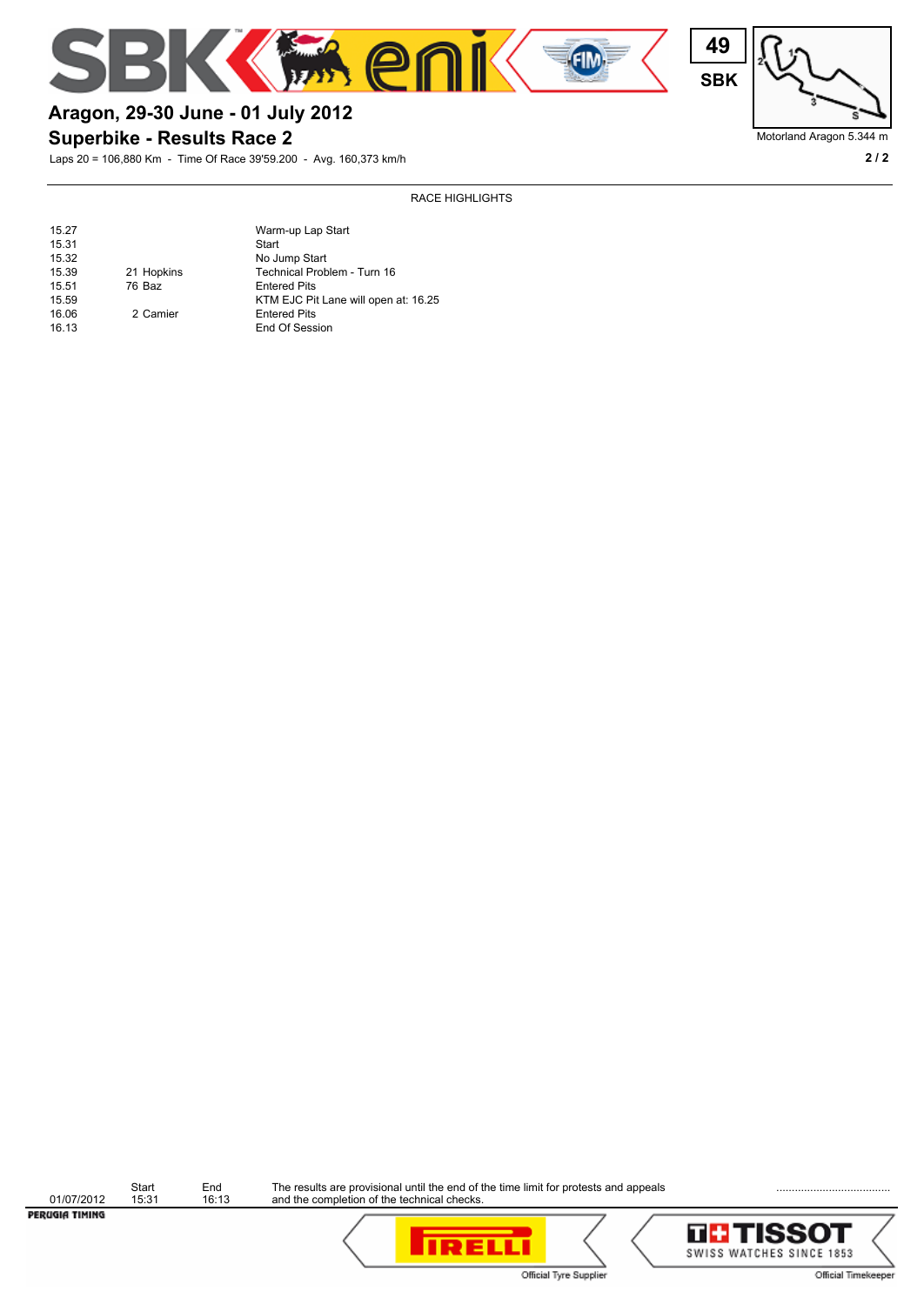# **FIM WORLD CHAMPION**

# **Aragon, 29-30 June - 01 July 2012**

#### **Supersport - Results Race**

Laps 18 = 96,192 Km - Time Of Race 37'14.284 - Avg. 154,990 km/h **1 / 2**

Motorland Aragon 5.344 m

| Pos        |                |                 |            |                          |                     |    |          |             |       | Qualifving |       |                | Ranking      |                         |
|------------|----------------|-----------------|------------|--------------------------|---------------------|----|----------|-------------|-------|------------|-------|----------------|--------------|-------------------------|
| Race Grid  |                | No. Rider       | Nat        | Team                     | <b>Bike</b>         | LL | Gap      | Fastest Lap | Speed | Time       | Speed | R              | Tot          | Pos                     |
| 1          | 5              | 11 S. LOWES     | <b>GBR</b> | Bogdanka PTR Honda       | Honda CBR600RR      | 18 |          | 2'03.318    | 285.7 | 2'02.892   | 275,6 | 25             | 101          | $\overline{2}$          |
| 2          | 4              | 99 F. FORET     | FRA        | Kawasaki Intermoto Step  | Kawasaki ZX-6R      | 18 | 1.446    | 2'03.370    | 289,5 | 2'02.882   | 275,6 | 20             | 83           | 4                       |
| 3          | $\overline{2}$ | 32 S. MORAIS    | RSA        | Kawasaki Lorenzini       | Kawasaki ZX-6R      | 18 | 4.322    | 2'03.300    | 285,0 | 2'02.665   | 277,0 | 16             | 53           | $\overline{7}$          |
| 4          | 6              | 23 B. PARKES    | <b>AUS</b> | Ten Kate Racing Products | Honda CBR600RR      | 18 | 5.924    | 2'03.536    | 288,8 | 2'02.895   | 271,5 | 13             | 66           | 5                       |
| 5P         | 3              | 54 K. SOFUOGLU  | TUR        | Kawasaki Lorenzini       | Kawasaki ZX-6R      | 18 | 6.377    | 2'03.525    | 288,8 | 2'02.804   | 277,7 | 11             | 117          | $\mathbf{1}$            |
| 6          | 11             | 34 R. QUARMBY   |            | RSA PTR Honda            | Honda CBR600RR      | 18 | 16.333   | 2'04.259    | 285.0 | 2'03.819   | 275,6 | 10             | 44           | 8                       |
| 7          |                | 31 V. IANNUZZO  | <b>ITA</b> | Power Team by Suriano    | Triumph Daytona 675 | 18 | 19.948   | 2'04.053    | 284,2 | 2'03.451   | 274,2 | 9              | 41           | 9                       |
| 8          | 8              | 3 J. METCHER    | <b>AUS</b> | Rivamoto Junior Team     | Yamaha YZF R6       | 18 | 22.663   | 2'04.475    | 282,8 | 2'03.701   | 271,5 | 8              | 31           | 12                      |
| 9          | 16             | 14 G. TALMACSI  | <b>HUN</b> | PRORACE                  | Honda CBR600RR      | 18 | 22.889   | 2'04.491    | 282,8 | 2'04.255   | 274,9 | $\overline{7}$ | 8            | 26                      |
| 10         | 14             | 64 J. DAY       | USA        | Team GOELEVEN            | Kawasaki ZX-6R      | 18 | 26.923   | 2'04.779    | 279,9 | 2'04.155   | 271,5 | 6              | 14           | 18                      |
| 11         | 9              | 98 R. LANUSSE   | <b>FRA</b> | Kawasaki Intermoto Step  | Kawasaki ZX-6R      | 18 | 35.991   | 2'04.969    | 281,3 | 2'03.752   | 272,8 | 5              | 13           | 21                      |
| 12         | 21             | 87 L. MARCONI   | <b>ITA</b> | <b>VFT Racing</b>        | Yamaha YZF R6       | 18 | 42.337   | 2'05.291    | 287,2 | 2'04.993   | 273,5 | $\overline{4}$ | 14           | 19                      |
| 13         | 19             | 35 R. DE ROSA   | <b>ITA</b> | <b>Team Lorini</b>       | Honda CBR600RR      | 18 | 42.597   | 2'04.685    | 284.2 | 2'04.620   | 271,5 | 3              | 14           | 17                      |
| 14         | 25             | 61 F. MENGHI    | ITA        | <b>VFT Racing</b>        | Yamaha YZF R6       | 18 | 1'10.910 | 2'05.557    | 282,0 | 2'06.521   | 274,2 | 2              | 3            | 32                      |
| 15         | 15             | 22 R. TAMBURINI | ITA        | <b>Team Lorini</b>       | Honda CBR600RR      | 18 | 1'16.813 | 2'04.791    | 281,3 | 2'04.220   | 271,5 | 1              | 39           | 10                      |
| 16         | 28             | 17 R. ANASTASIA | ITA        | <b>KUJA Racing</b>       | Honda CBR600RR      | 18 | 1'53.578 | 2'09.244    | 275,6 | 2'08.042   | 265,5 |                |              |                         |
| 17         | 22             | 13 D. LOMBARDI  | ITA        | Team PATA by Martini     | Yamaha YZF R6       | 18 | 2'27.755 | 2'05.347    | 285,0 | 2'05.207   | 268,8 |                | $\mathbf{2}$ | 33                      |
| 18         | 30             | 73 O. POZDNEEV  | <b>RUS</b> | Rivamoto                 | Yamaha YZF R6       | 17 | 1 Lap    | 2'12.070    | 270,8 | 2'11.838   | 259,2 |                |              |                         |
| 19         | 29             | 24 E. BLOKHIN   |            | RUS Rivamoto             | Yamaha YZF R6       | 17 | 1 Lap    | 2'09.227    | 277,0 | 2'09.226   | 268,8 |                |              |                         |
|            |                |                 |            |                          |                     |    |          |             |       |            |       |                |              |                         |
| RET        | 12             | 25 A. BALDOLINI | <b>ITA</b> | Power Team by Suriano    | Triumph Daytona 675 | 10 | 8 Laps   | 2'03.903    | 285,7 | 2'03.993   | 272,2 |                | 54           | 6                       |
| RET        | 18             | 10 I. TOTH      | <b>HUN</b> | Racing Team Toth         | Honda CBR600RR      | 9  | 9 Laps   | 2'05.453    | 281,3 | 2'04.480   | 275,6 |                | 16           | 16                      |
| <b>RET</b> | 17             | 8 A. ANTONELLI  | <b>ITA</b> | Bike Service R.T.        | Yamaha YZF R6       | 7  | 11 Laps  | 2'04.860    | 284,2 | 2'04.457   | 270,8 |                | 31           | 11                      |
| <b>RET</b> | 20             | 65 V. LEONOV    | <b>RUS</b> | Yakhnich Motorsport      | Yamaha YZF R6       | 7  | 11 Laps  | 2'04.992    | 284,2 | 2'04.622   | 274,2 |                | 26           | 13                      |
| RET        | 23             | 38 B. NEMETH    | <b>HUN</b> | Racing Team Toth         | Honda CBR600RR      | 6  | 12 Laps  | 2'04.552    | 285,7 | 2'05.400   | 275,6 |                | 13           | 20                      |
| <b>RET</b> | 24             | 19 P. SZKOPEK   | POL        | Bogdanka Honda PTR       | Honda CBR600RR      | 3  | 15 Laps  | 2'06.949    | 283,5 | 2'05.408   | 270,8 |                |              |                         |
| RET        |                | 16 J. CLUZEL    | FRA        | PTR Honda                | Honda CBR600RR      | 2  | 16 Laps  | 2'04.106    | 282,0 | 2'02.624   | 272,8 |                | 84           | $\overline{\mathbf{3}}$ |
| RET        | 27             | 33 Y. POLZER    | AUT        | Team MRC Austria         | Yamaha YZF R6       | 0  |          |             |       | 2'07.689   | 266,2 |                |              |                         |
| <b>RET</b> | 13             | 53 V. DEBISE    | <b>FRA</b> | <b>SMS Racing</b>        | Honda CBR600RR      | 0  |          |             |       | 2'04.027   | 273,5 |                |              | 24                      |
| <b>RET</b> | 10             | 20 M. SCHOLTZ   |            | RSA Bogdanka PTR Honda   | Honda CBR600RR      | 0  |          |             |       | 2'03.773   | 277,0 |                | 2            | 35                      |
|            |                |                 |            |                          |                     |    |          |             |       |            |       |                |              |                         |

E

| <b>AIR</b> | Humidity:  | 37% | Temp: | 24°C           |
|------------|------------|-----|-------|----------------|
| TRACK      | Condition: | Drv | Temp: | $38^{\circ}$ C |
|            |            |     |       |                |

|    |             | LAP LEADERS |    |      |       |  |
|----|-------------|-------------|----|------|-------|--|
|    | No. Rider   | From        | То | Laps | Total |  |
| 16 | J. CLUZEL   |             |    |      |       |  |
| 54 | K. SOFUOGLU | 3           | 9  |      |       |  |
| 11 | S. LOWES    | 10          | 15 | 6    | 6     |  |
| 54 | K. SOFUOGLU | 16          | 18 |      | 10    |  |

| Temp:<br>Temp: | $24^{\circ}$ C | Fastest Lap | 13° Sheridan Morais | 2'03.300 | 156.029 | Km/h |
|----------------|----------------|-------------|---------------------|----------|---------|------|
|                | $38^{\circ}$ C | Lap Record: | 2011 S. Lowes       | 2'02.785 | 156.680 | Km/h |
|                |                | Best Lap:   | 2011 B. Parkes      | 2'02.093 | 157.570 | Km/h |

|    | <b>TOTAL LEADER LAPS</b> |      |
|----|--------------------------|------|
|    | No. Rider                | Laps |
| 11 | S. LOWES                 | 43   |
|    | 54 K. SOFUOGLU           | 38   |
| 16 | <b>J. CLUZEL</b>         | 19   |
| 99 | <b>F. FORET</b>          | 17   |
| 57 | L. LANZI                 | 14   |
| 23 | <b>B. PARKES</b>         | 1    |
|    | 32 S. MORAIS             | 1    |

N. 54 (K. Sofuoglu) has been penalized of 4 positions for not respecting art. 1.22.2

┑



Start End The results are provisional until the end of the time limit for protests and appeals **Endingle Community**